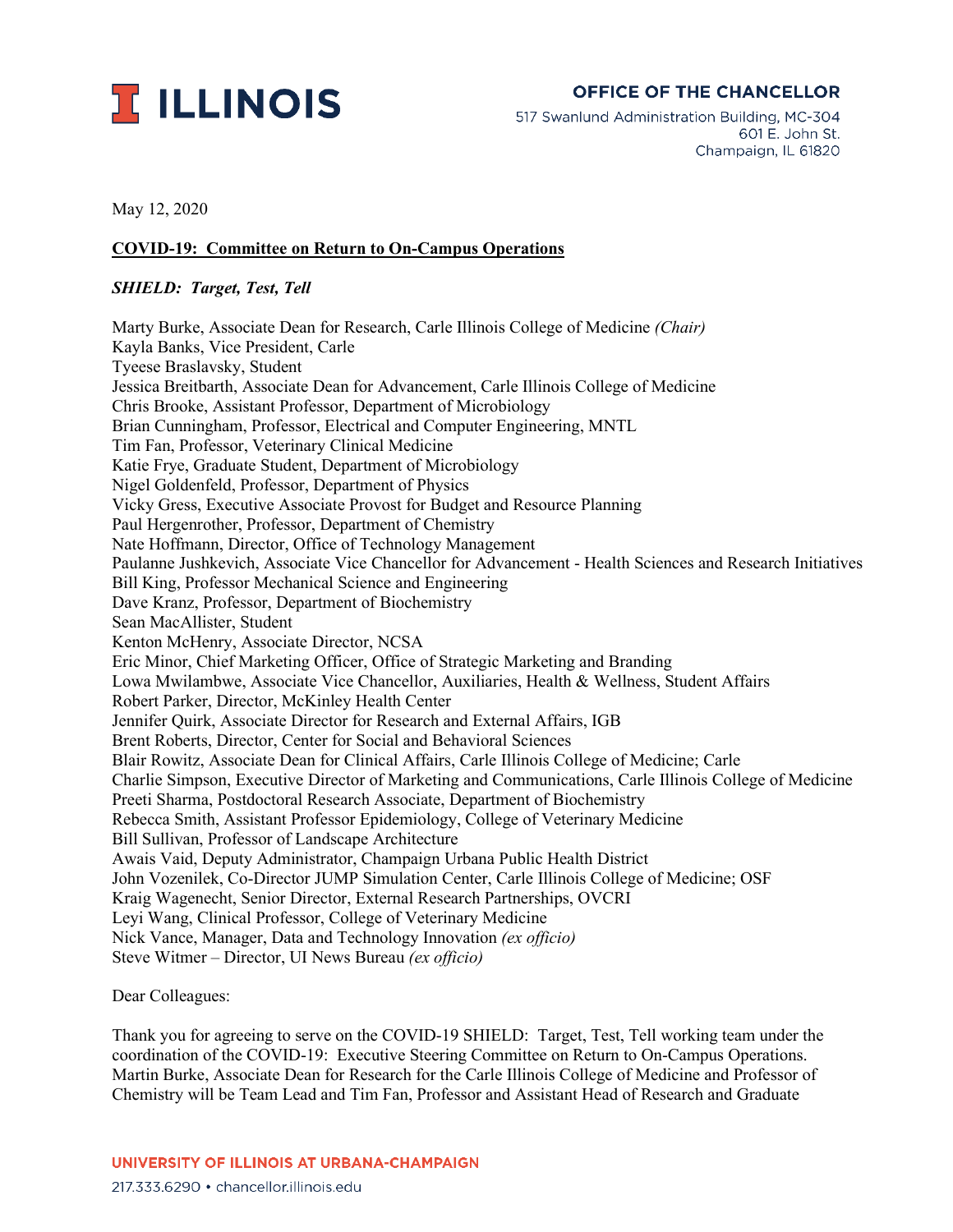COVID-19: Committee on Return to On-Campus Operations | SHIELD: Target, Test, Tell May 12, 2020 Page 2

Studies for the Department of Veterinary Clinical Medicine will be Diagnostics Operations Manager. Kraig Wagenecht, Office of the Vice Chancellor for Research and Innovation, will serve as Project Manager. Your work will complement the efforts of six other teams being charged as part of this effort: Academics, Community and Public Engagement, Finance and Operations, Human Resources and Staffing, Research and Scholarship and University Life.

A clearly delineated, scientifically verified, and comprehensive program of target, test and tell, consistent with any state and local health department guidelines is essential to ensure the ongoing safety and health of our students, faculty, staff, and local community as we return to on-campus operations. Developing and designing this inaugural program for rapid implementation in real-time is the fundamental charge I am presenting to your team. It is also critical that your mission be carried out in partnership with the Champaign Urbana Public Health District (CUPHD) and our local health care partners. For this, I am also grateful to our team members from Carle, OSF, and CUPHD. I leave it to you to determine the specific steps, to map out the actions that will be required and to prioritize them.

More broadly, I ask your team to:

- Identify, evaluate and design the parameters and components of a COVID-19 target, test and tell program that can be quickly implemented, scaled up or down as necessary and that can be reasonably sustained for the duration of the pandemic threat. This process should be driven by proven scientific and medical evidence that continues to emerge and will undoubtedly evolve. Policies associated with the COVID-19 target, test, and tell program must also address the legal, ethical and public perception issues that will be raised.
- In this immediate, first phase of your work, establish the framework, as well as a proposed budget that will be necessary to immediately begin preparing for a transition back to on-campus operations and activities this summer, including research and scholarship, in alignment with Gov. Pritzker relaxing current stay-at-home orders and in anticipation of the return of our student body to campus in the Fall.
- In a second, ongoing phase (that plans for summer on-campus operations, as well as ramp-up of operations for fall 2020 and beyond), recommend actionable plans, policies and processes that must be implemented for resumption of our campus life activities for the fall 2020 semester, the full academic year and future terms as necessary.
- Develop plans for coordination and communication of your team's activities and recommendations with the Executive Steering Committee and the other six working teams.
- Prepare a comprehensive **targeting** approach that maximizes the campus' capacities across several fronts including frontier epidemiological concepts and strategies, diagnostic lab-based technologies, secure information storage, modeling, communication, as well as community engagement.
- Define optimal scientific protocols for a scalable **testing** program that will likely include different testing methodologies for both COVID-19 virus and anti-COVID-19 antibodies (that may change as new information emerges), retrofitting appropriate laboratory space with ongoing safety procedures and compliance, data flow, purchase of critical equipment, and hiring personnel. Protocols shall be developed for testing populations and frequency.
- Ensure a plan for approval and/or endorsement from federal, state, local, and campus regulatory units (i.e. CLIA, FDA, CDC, IDPH, IRB, DRS, etc.)
- Ensure coordination with CUPHD and our local health care partners in our processes, operations, and responses.